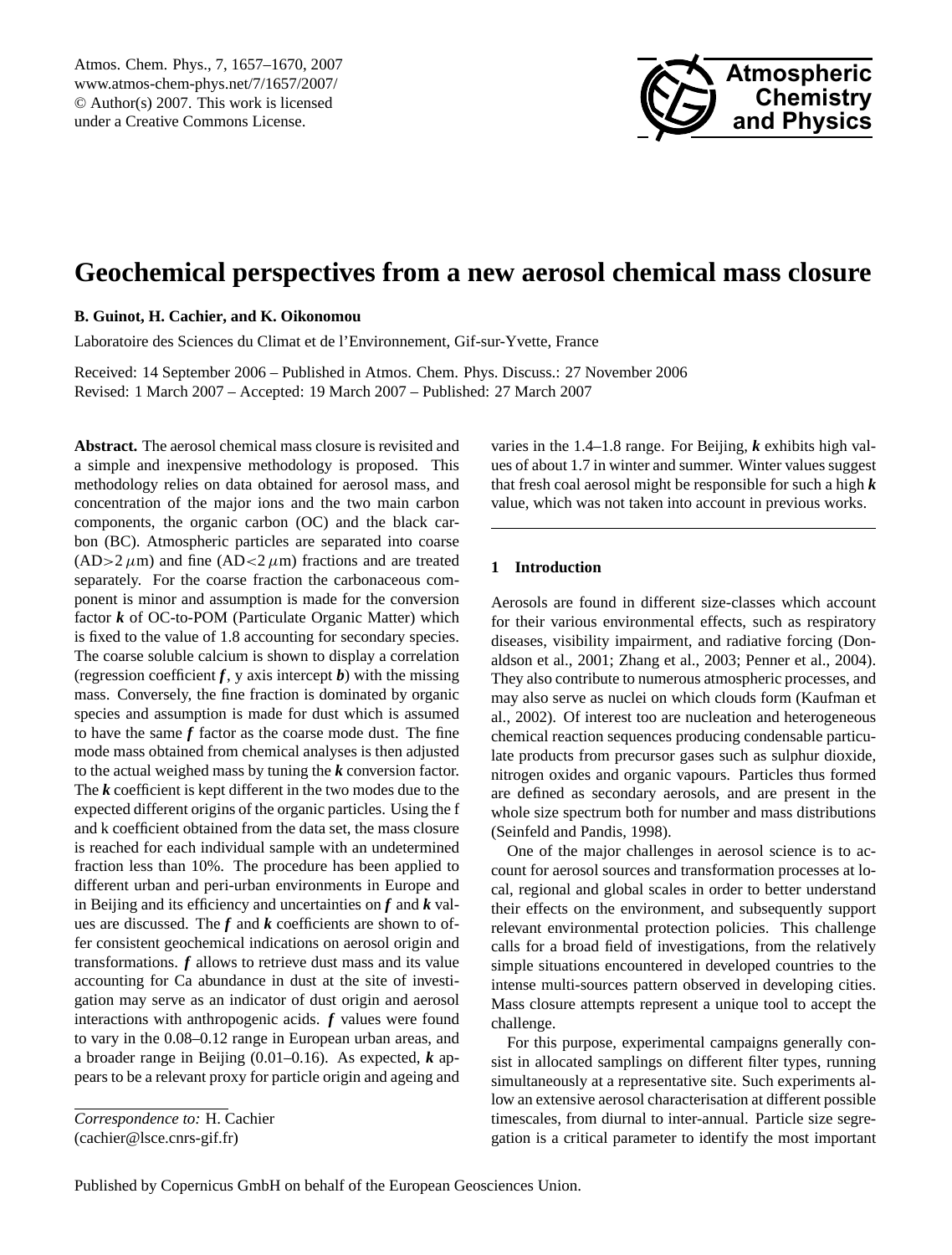contributors to the aerosol fine and coarse masses and to assess their origin and behaviour – primary or secondary, natural or anthropogenic, and state of mixing (Ten Brick et al., 2004; Berner et al., 2004).

An aerosol mass closure is achieved when the gravimetric measurement of filter samples matches the sum of the masses of the individually identified chemical species (the reconstructed mass). Any attempt, however, includes hypotheses to estimate dust material and organic matter, which possibly largely contribute to the aerosol mass. Previous works present a diversity of approaches to constrain the uncertainties associated to these hypotheses (Andrews et al., 2000; Putaud et al., 2004a; Rees et al., 2004). But no general pathway clearly emerges.

Here, we attempt to define a simple and inexpensive filterbased protocol which may apply to urban and peri-urban sites of various complexities. This methodology provides  $Ca^{2+}/$ dust (*f*) and OC/POM (*k*) conversion factors and has been validated on approximately 500 samplings from 11 field campaigns conducted in different environments in Europe and in Beijing, China. This paper details the methodology and furthermore shows that estimated coefficients (*f*) and (*k*) may provide an interesting insight on particle origin and transformations.

# **2 Experimental**

# 2.1 Sampling protocol

All field experiments have used the following protocol. Considering a complex multi-source aerosol phase, a distinction between fine and coarse particles is relevant since they are remarkably distinct in origin and nature. Each mode is indeed closely related to a type of source, or to characteristic physical and chemical generation processes. Coarse particles (larger than 1000 nm) are usually primary particles mechanically generated from wind erosion of dust material or sea surface. Interestingly, these particles provide a surface of basic material on which volatile species, and especially acidic ones, may attach. Primary particles from combustion, like fly ash, may also be found on this coarse mode. Fine particles comprise the nucleation (less than 20 nm), the Aitken (ranging from 20 to 90 nm) and the accumulation mode (90 nm<AED<1000 nm). They are generated from both primary sources (combustion) and secondary processes (conversion of gaseous precursors) (Whitby, 1978; Hoppel and Frick, 1990; Covert et al., 1992).

In our work, distinction between coarse and fine particles is operationally defined using stack filter units (SFU) samplers working at  $1 \text{ m}^3 \text{ h}^{-1}$  with two filters of different pore size used as follows: Nuclepore  $8.0 \mu m$  filters collect particles with aerodynamic diameters higher than  $2 \mu m$ , while downstream  $0.4 \mu m$  filters collect particles smaller than  $2 \mu$ m (John et al., 1983). In order to maintain the cutoff and the analysis reliability, sampling duration is adapted to obtain aerosol loadings  $\lt$  500  $\mu$ g/filter. Aerosols are weighed from these SFU samples prior to dissolution for Ion Chromatography (IC). Bulk measurements of carbonaceous aerosols are performed using Whatman QM-A quartz-fibre filters. Insoluble species (other than BC) are assessed as dust material.

Chemical size distributions are achieved using DEKATI 13-stage cascade impactors, mounted with either quartz-fibre or Zefluor filters for the analysis of carbonaceous matter and soluble species, respectively.

### 2.2 Gravimetric measurements

All Nuclepore filters are weighed before and after sampling, using a Mettler Microbalance UMT3 with  $1 \mu$ g sensitivity. Filter weighing is achieved after 24-h equilibration at room temperature with atmospheric relative humidity (RH) maintained below 30%. For this RH, the ion water content has been shown to be less than 10% and may be considered as negligible (Sciare et al., 2005 and references herein). RH is set to refer to a dry aerosol in order to minimize uncertainties due to water adsorption-desorption by the filter media and aerosol particles (MacMurry, 2000). Typical uncertainty for our gravimetric measurements  $(\Delta m)$  is of the order of  $\pm$ 5  $\mu$ g, which represents 1 to 2% of the total aerosol mass in all the datasets involved in this work.

Zefluor filters used for cascade impactors are weighed using the same protocol. Averaged uncertainty on the mass value presents significant differences between the stages, from  $\Delta m = 3-5\%$  for the 10 first stages (>150 nm), whereas the uncertainty is up to 20% for the 3 other stages  $\left($  < 150 nm).

# 2.3 Inorganic soluble species

After weighing, Nuclepore filters are analysed by IC for the determination of the major anions and cations using the following protocol. Filter samples are extracted in 15 ml of Milli-Q water for 45 min in a sonic bath. Fifty microlitres of chloroform are then added to each sample to prevent bacteria activity. Samples are filtered just before the analysis using Acrodisc filters (Pall Gelmann) with a porosity of  $0.4 \mu$ m. Analysis of cations  $(Na^+, NH_4^+, K^+, Mg^{2+}, Ca^{2+})$  takes place on a 4-mm CS12 column and Dionex IC (Model DX-600) equipped with a reagent free system (automated eluent generation and self-regenerating suppression). Analysis of the major inorganic anions (Cl<sup>−</sup>, NO<sub>3</sub>, SO<sub>4</sub><sup>2</sup>) takes place on an 4-mm diameter AS11 column and Dionex IC (Model DX-600) also equipped with a reagent free system. Blank filters were systematically taken in the field without showing any significant contamination during sampling, handling or shipment.

In our mass closure attempts it must be noted that organic acids (which are identified on chromatograms and provide useful indication about sources, transformation processes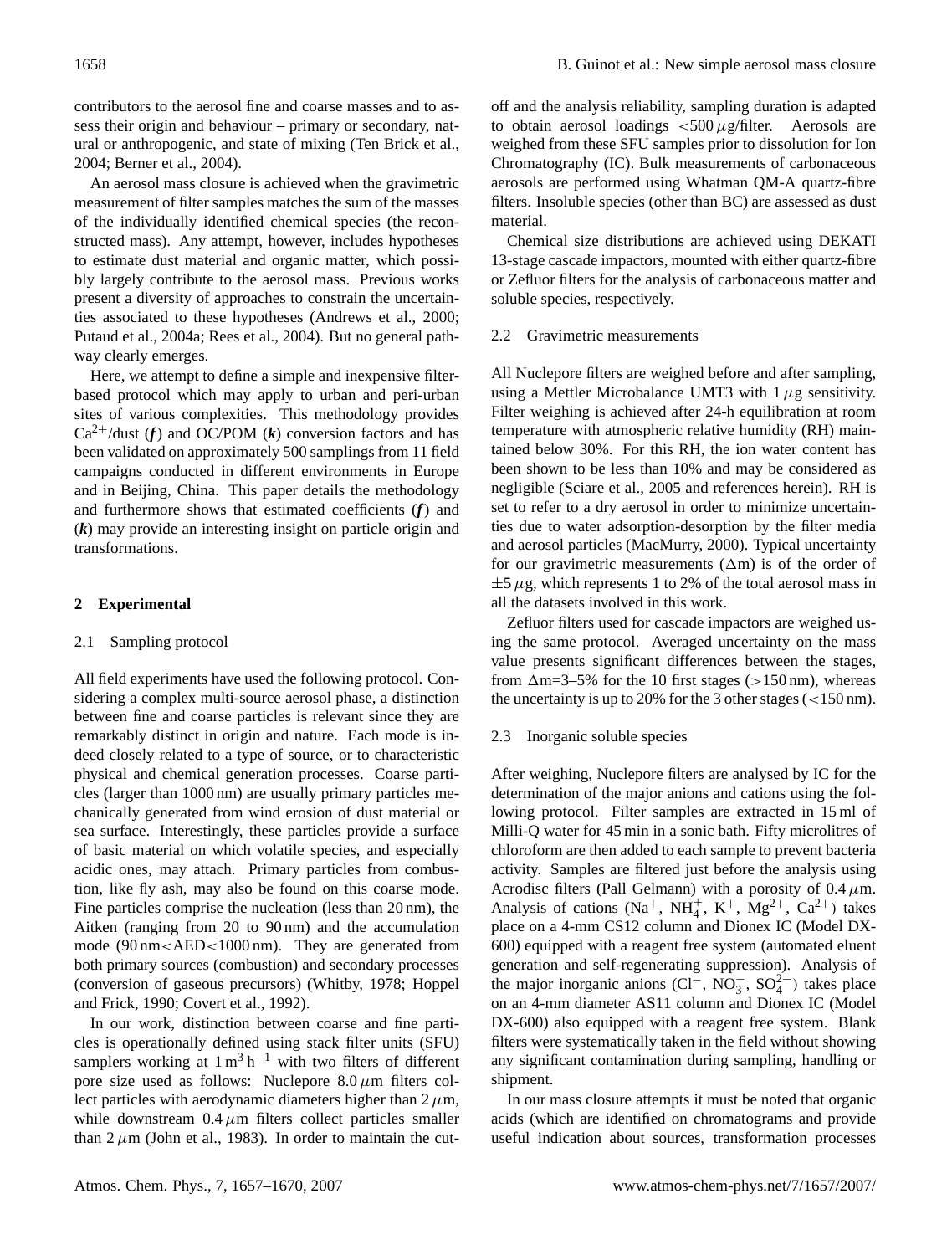**Table 1.** Carbon analysis: correlation between the 2-step thermal method and thermal optical method data (slope and correlation coefficients  $(r^2)$ ).

|                                                                                                                              | Beijing Intercomp C<br>$n=14$                                           | Beijing Pek1<br>$n = 35$   | Florence<br>$n=42$                                                      |
|------------------------------------------------------------------------------------------------------------------------------|-------------------------------------------------------------------------|----------------------------|-------------------------------------------------------------------------|
| $TC\,Thermal/DRI_a$<br>$BC\ The\n rmal/DRIa$<br><b>BC</b> Thermal/NIOSH<br>$OC$ Thermal/DRI <sub>a</sub><br>OC Thermal/NIOSH | 1.005(0.99)<br>0.975(0.82)<br>1.196(0.91)<br>1.079(0.99)<br>0.971(0.99) | 0.846(0.81)<br>1.233(0.89) | 0.988(0.98)<br>0.742(0.61)<br>1.233(0.63)<br>1.089(0.95)<br>1.039(0.94) |
|                                                                                                                              |                                                                         |                            |                                                                         |

n accounts for the number of samples

and state of mixing) are not included in the fraction hereafter termed ions, as they are already included in estimates of the particulate organic matter.

Averaged uncertainty on the major ions results is of the order of 10 ppb, which represents less than 2% of uncertainty in atmospheric ion concentrations for most of our field campaigns.

#### 2.4 Carbonaceous fraction

The total carbon fraction (TC) includes black carbon (BC) and organic carbon (OC). In our 2-step procedure (Cachier et al., 1989), carbonate  $(CO_3^{2-})$  is systematically evolved prior to analysis to avoid any interference with the other BC or OC components. This point is particularly important at sites highly impacted by dust aerosols (e.g. in Beijing).

Carbon determination encounters two major difficulties, one related to sampling, the other to analysis. By itself, carbon particles sampling may create two contradictory artefacts. The positive artefact enhances the carbon content by the capture of volatile organic carbon (VOC) which is favoured by the fibrous matrix of the quartz filter. To minimize the artefact which is assumed to be enhanced by filter surface activation, our cleaning procedure consists in pre-firing during 48 h the quartz filter at relatively lower temperature (400◦C) than what is generally performed (600 to 900◦C), still leading to satisfactory blank values of  $0.8 \pm 0.05 \,\mu g$ TC cm<sup>-2</sup> and  $0.20 \pm 0.10 \,\mu g$ BC cm<sup>-2</sup>. On the other hand, the negative artefact lowers the carbon content by stripping the particle coating of the semi-volatile organic matter (SVOM). We eventually get rid of both positive artefacts by heating samples at 60◦C for 15 min prior to analysis, as similarly reported by Malm et al. (2005).

The analytical determination of BC and OC is still open to discussion (Ten Brink et al., 2004). Regarding the split between BC and OC, the main problems encountered in the analysis are related to two contradictory artefacts: the charring of OC, or the incomplete removal of organic compounds, which may lead to an overestimate of BC; and conversely the untimely departure of BC. To assess the quality of our 2-step approach for the BC-OC split, we compared our reference method to two thermal protocols both implemented in the Sunset Inc. OCEC instrument working in transmission for the laser beam. The first of these two protocols uses the temperature programme from the Desert Research Institute method (DRI) developed by (Chow et al., 1993), and is hereafter referred to as  $DRI_a$ . The second one is the NIOSH method (Birch and Cary, 1996), which currently serves to determine BC and OC in the NIOSH 5040 protocol.

These three methods were applied to two sets of filters, collected  $(i)$  5 km North from Beijing downtown, at the top of the National Research Centre for Environmental Analysis & Measurements, in January 2003 (Results refer to "Beijing IntercompC" campaign in Table 1), and *(ii)* at Florence, July 2002–June 2003. An additional comparison of our reference method with the  $DRI_a$  method was performed during Pek1, in January 2003 in Beijing downtown. All samples were previously treated to remove carbonate. Intercomparison data are presented in Table 1. TC results are found similar and highly correlated whatever the analytical method used  $(r^2)$ higher than 0.99) whereas BC and OC results show higher discrepancy. In previous intercomparison exercises (Schmid et al., 2001; Ten Brink et al., 2004), our laboratory simple method was found to provide results situated in the middle of the range of values. It is also the case for the intercomparisons conducted in this work. OC uncertainty from our reference method to the others ranges within 20–25%. Because of the large abundance of OC especially in the fine fraction of urban aerosols, the analytical split between BC and OC may bring non-negligible bias in the chemical mass closure which relies on the OC-to-POM (Particulate Organic Matter) conversion achieved using an adequate coefficient *k* (see Sect. 4.3). A 20% OC uncertainty may influence a typical PM2.<sup>5</sup> chemical mass by 10%, which implies up to 20% variability in *k* values.

#### 2.5 Dust material

Multi-element techniques such as XRF, INAA and PIXE are commonly used for analysing mineral dust, but they still need assumptions regarding the unaccounted presence of heteroatoms (Andrews et al., 2000). Dust material is made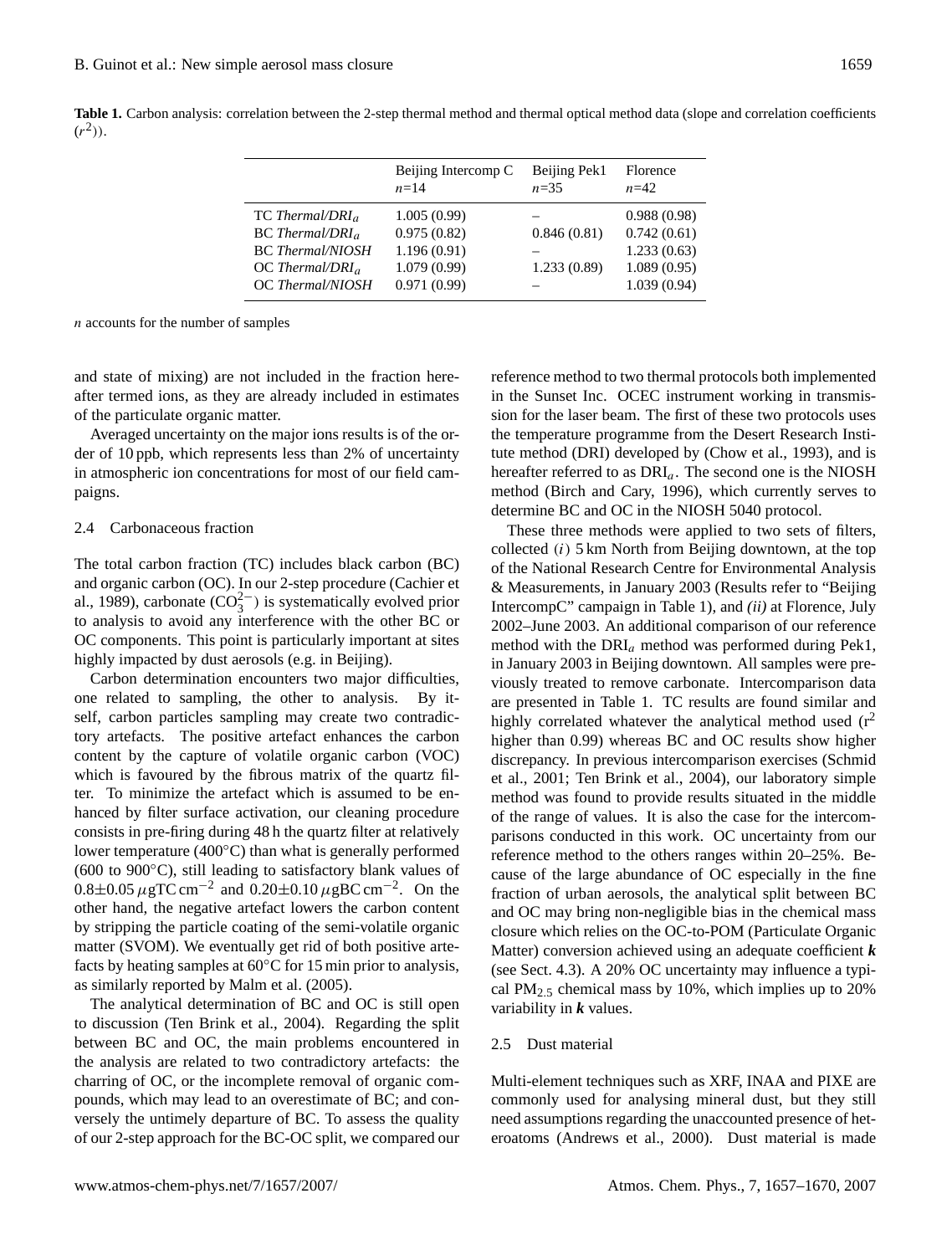

**Fig. 1.** Monthly averages at Florence (July 2002–June 2003). **(a)** PM-10 obtained with TEOM and TPM by filter gravimetric measurements. **(b)** TPM nitrate concentrations as a function of ambient temperature.

of elements, in various relative amounts, depending on the source location but many works rely on the "Bowen ratios" characterizing a mean desert composition to account for dust composition (Bowen, 1966). In regions where desert dust mix with local resuspension, this may not fully picture the actual dust composition.

Calcium is a major component of dust, along with Si, Al and Fe, where it is mainly found as calcium carbonate. It has been recently suggested that  $Ca^{2+}$  could be used to estimate the concentration of dust matter in the atmosphere. Putaud et al. (2004a) estimated the dust component at Monte Cimone in Italy during two identified dust episodes. They found a fair regression between  $Ca^{2+}$  from IC and mineral dust from weighing. They also reported two different typical abundances of  $Ca^{2+}$  in dust material depending on dust origin: 5.6% for non-Saharan dust periods, and 15% for Saharan dust periods. Using a slightly different approach, during the MINOS campaign in Crete Island, Sciare et al. (2005) compared *nss*-Ca<sup>2+</sup> (*nss*-Ca<sup>2+</sup>=Ca<sup>2+</sup>–(0.038×Na<sup>+</sup>) obtained directly from IC and indirectly from aluminium and iron concentrations obtained by PIXE, using typical elemental ratios. A proportion of  $10.96 \pm 1.0\%$  of *nss*-Ca<sup>2+</sup> in dust was found. Both above-cited works therefore suggest that the  $Ca^{2+}$  to dust ratio could serve as an indicator of dust origin. In this purpose, one key feature of our experimental protocol is the systematic and total dissolution of calcium during the aerosol extraction stage, which can thus be analysed by IC as soluble calcium: this has been previously verified by comparison of soluble  $Ca^{2+}$  data and total Ca obtained by PIXE (Sciare et al., 2005). We therefore attempt to use soluble calcium analysed by IC to obtain an indirect and simple estimate of dust mass concentration. In the calculations, for simplification, we do not distinguish soluble calcium  $(Ca^{2+})$  from non seasalt calcium  $nss$ -Ca<sup>2+</sup> in any of our experiments. It may be noted that in our work dust material always refers to insoluble species including  $CaCO<sub>3</sub>$ , and excluding the carbonaceous BC fraction. The soluble fraction termed *ions* comprises neither calcium nor carbonate.

# **3 Field campaigns: site description and dataset presentation**

In the frame of various projects, the aerosol chemical composition was investigated from analysis of filters obtained in the frame of eleven campaigns during variable time sampling durations. However, similar instrumentation, analytical protocol and data processing were performed. Details on field experiments are summarized in Table 2. This chapter presents the different sites with their characteristics, and our attempts for data quality and consistency.

# 3.1 European experiments

in order to capture their seasonal variations. All sites are In the frame of the European projects CARAMEL and SELF CLEANING GLASS, atmospheric particles were sampled at European urban sites on a weekly basis or twice a month primarily impacted by traffic but however might display some differences concerning the relative influence of dieselpowered mobile sources. Some data from the intensive experiment ESCOMPTE are also presented. Site to site variability also originates from meteorological conditions which largely determine possible regional influence and the occurrence of secondary formation for inorganic and organic particles.

#### 3.1.1 Paris and peri-urban site Gonesse, France

Two sites were investigated using filter sampling in the French capital city: Downtown, at the top of Saint-Eustache church (40 m); and in a peri-urban environment, at Gonesse, 15 km away in the northeast, close to the International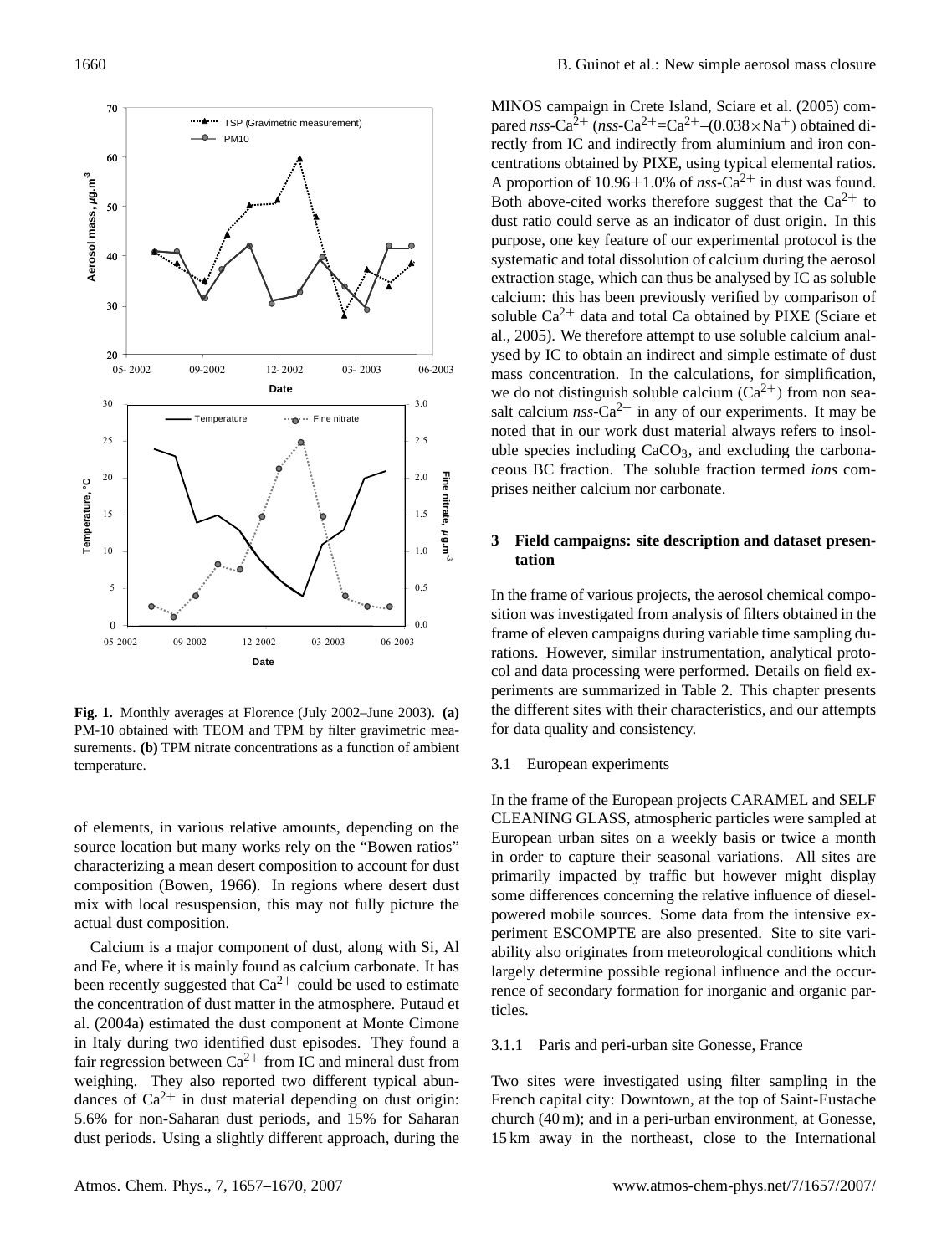|                     |            |                     |                    | number of | Mass $(\mu g/m^3)$ |        |
|---------------------|------------|---------------------|--------------------|-----------|--------------------|--------|
| Field experiments   | Type       | Date                | Sampling frequency | samples   | Fine               | Coarse |
| Europe              |            |                     |                    |           |                    |        |
| <b>PARIS</b>        | urban      | June 2004–July 2005 | bi-monthly         | 28        | 12.3               | 15.8   |
| <b>GONESSE</b>      | peri-urban | Sep 2004-July 2005  | weekly             | 40        | 13.7               | 9.9    |
| <b>REALTOR</b>      | peri-urban | June-July 2001      | day/night          | 49        | 13.8               | 10.4   |
| <b>FLORENCE</b>     | urban      | July 2002-June 2003 | weekly             | 52        | 19.2               | 22.8   |
| China               |            |                     |                    |           |                    |        |
| <b>BELIING Pek1</b> | urban      | $10-31$ Jan $2003$  | day/night          | 43        | 48.3               | 83.7   |
| Pek1 North          | peri-urban | idem                | day/night          | 47        | 45.6               | 64.2   |
| Pek1 South          | peri-urban | idem                | day/night          | 41        | 31.8               | 71.7   |
| <b>BELIING Pek2</b> | urban      | 28 Aug-19 Sep 2003  | 4 samples/day      | 85        | 55.5               | 75.3   |
| <b>BELING Pek3</b>  | urban      | 9–27 Aug 2004       | 3 samples/day      | 60        | 58.4               | 72.3   |
| Pek3 North          | peri-urban | idem                | day/night          | 36        | 37.4               | 34.0   |
| Pek3 South          | peri-urban | idem                | daily              | 18        | 52.3               | 52.6   |

**Table 2.** Field experiments conducted from 2001 to 2005.

Charles-de-Gaulle Airport. Paris Centre (Paris) experiment consisted in bi-monthly samples from June 2004 to July 2005, for both the coarse and the fine aerosol fractions. Gonesse experiment was conducted on a weekly basis from September 2004 to July 2005.

### 3.1.2 Florence, Italy

Florence filter-based experiment was conducted on a weekly basis from July 2000 to June 2003 (Cachier et al., 2004). Figure 1a compares the TEOM  $PM_{10}$  mass with that obtained by gravimetric measurements. In autumn and winter, the gravimetric mass is systematically higher than the TEOM data. This disagreement appears correlated to nitrate concentrations and atmospheric ambient temperatures (Fig. 1b), pointing out the general risk of volatilisation of a significant fraction of the aerosol in the TEOM sampling procedure. The loss of ammonium nitrate is generally quoted to explain the TEOM missing mass. However, in our data ammonium nitrate represents about 50% of the missing mass and it may be concluded that other species, most likely semi-volatile organic matter (SVOM), are also lost when heated inlets are used as in the recommended TEOM design. In Florence, this loss is estimated to represent 20% of the total aerosol mass, and might be sensitive to an air temperature threshold below which TEOM data may be biased. Furthermore in Florence, the TEOM negative artefact during the cold months is likely to be enhanced by the presence of semi-volatile VOC's which accompany emissions from the additional biomass burning source for heating which has been identified to be significant during this period of the year (Cachier et al., 2004). From this experiment, it may be argued that TEOM data are not always adequate for chemical mass closure.

3.1.3 Marseilles and peri-urban site Realtor, South of France

The international project ESCOMPTE (Cros et al., 2004) which took place in the Marseilles region offered the opportunity to investigate the aerosol composition in one of the most polluted regions in France during time periods (June– July 2001, and July 2005) of important photochemical activity. In the present work, Marseilles dataset is used for one DEKATI 13-stage cascade impactor results obtained in July 2005, whereas filter data are from Realtor which is a periurban background site, located 50 km north of Marseilles city. Filter samples were there collected on a day/night basis from 9 June to 6 July, 2001.

### 3.2 Beijing experiments

Over the years 2003–2004, an intensive filter-based experiment was conducted in Beijing City and its region in the frame of the scientific cooperation between the Beijing Municipality and the Ile-de-France Region. The experiment included one-month duration intensive studies in winter 2003 (Pek1) and summers 2003 and 2004 (Pek2 and Pek3) and routine filter samplings in-between (for total mass, carbon and inorganic ions determination). This approach participated to solve a number of key questions on the particle emissions and gas-particle interactions in a complex multisource atmosphere. Three sites were investigated: (1) Downtown, on Chegongzhuang Road, 4 km West from Tiananmen Square, between the Second and Third Ring Road. Samplings were performed on the roof of Beijing Municipal Environmental Monitoring Centre (BMEMC), about 30 m above the ground. This site was investigated during Pek1, Pek2 and Pek3 experiments; (2) 40 km north of Beijing downtown, in a relatively clean background environment, during Pek1 and Pek3; and (3) 50 km south of Beijing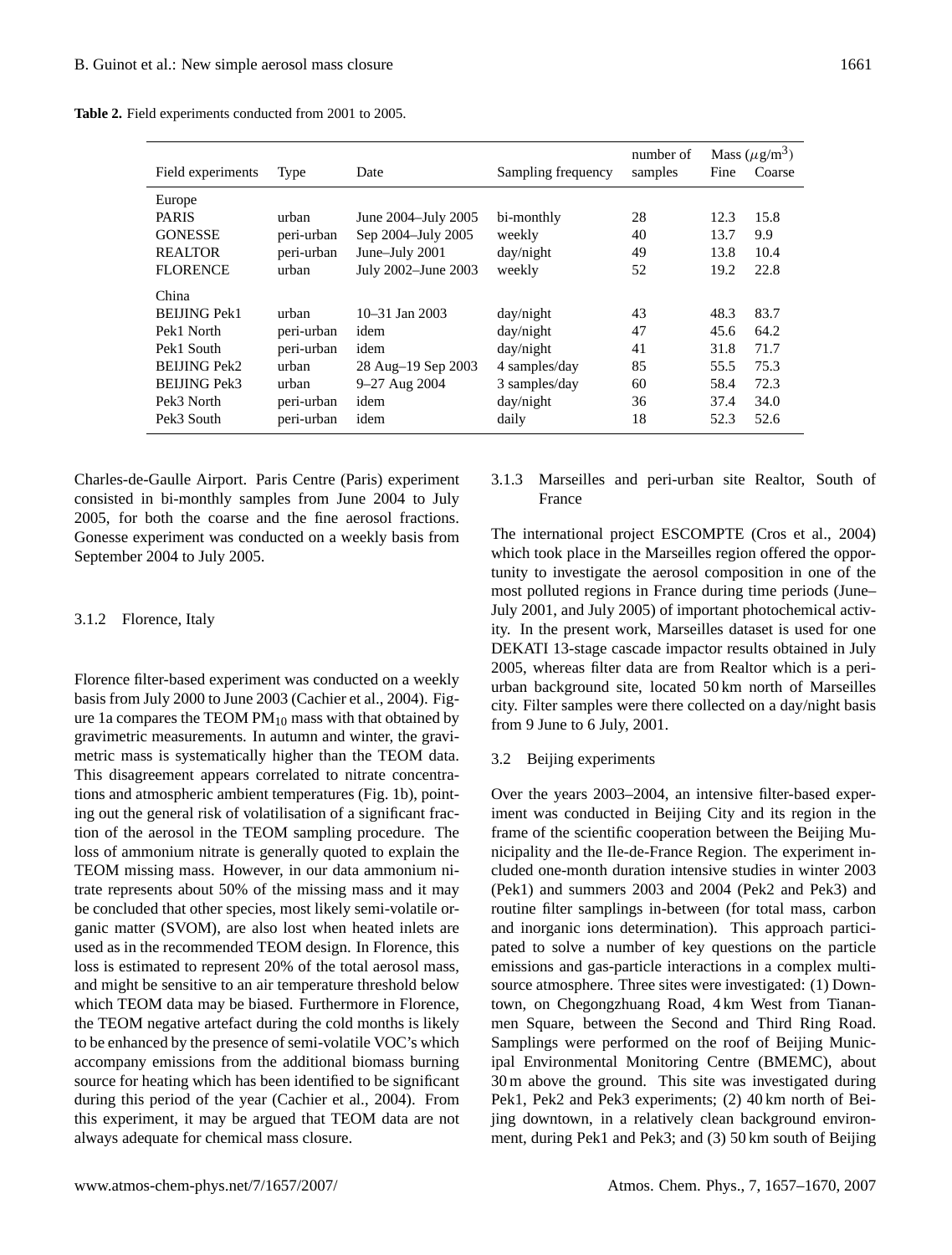

**Fig. 2.** Ion balance for coarse (in grey) and fine (in black) particles in Pek3 aerosols. Carbonate can be estimated from the excess of cations observed from the coarse mode slope.

downtown, in an environment influenced by local industries and city plumes, during Pek1and Pek3.

At all sites, fine aerosols are found neutral (Fig. 2). Interestingly, in the coarse mode, more than two thirds of  $Ca^{2+}$ (in addition with the other cations) are not balanced by anions which thus indicates that a large fraction of calcium is available for carbonate. Furthermore, it is not excluded that a significant portion of  $Ca^{2+}$  is present as  $CaSO_4$  or  $Ca(NO_3)_2$ .

### **4 Methodology: Reconstructing the mass**

All steps of the methodology are illustrated by the Pek3 experiment results (Fig. 3). The coarse mode and the fine mode mass balances are worked out separately following a 2-step methodology where mass reconstruction relies on two hypotheses applied separately to the main component of the fine and coarse fractions (Fig. 3a):

- 1. In the *coarse* mode, the first hypothesis concerns the mass of total dust material, which is estimated from soluble  $Ca^{2+}$  ion concentration using a conversion factor termed *f*;
- 2. In the *fine* mode, the critical point is the OC-to-POM conversion factor  $k$ , which accounts for unmeasured hydrogen, oxygen, and other hetero-atoms in organic materials.

For each mode, the mass closure attempt can be expressed as:

$$
m_{\text{aerosol weighted}} \geq m_{\text{aerosol retrieved}} =
$$

 $\Sigma[m_{\text{BC}}, m_{\text{POM}}, m_{\text{ions}}, m_{\text{dust}}, m_{nd}]$  (1)

where:

 $m_{BC}$  mass of BC determined by the reference thermal method;

 $m_{\text{POM}}$  mass of POM estimated from OC obtained from the reference thermal method, using a conversion factor *k*

mions sum of the masses of water-soluble inorganic species determined by IC, except  $Ca^{2+}$  and organic ions (respectively accounted for in dust and POM)

m<sub>dust</sub> Mass of total insoluble and soluble dust material estimated from soluble calcium using the conversion factor *f* and including calcium carbonate

 $m_{nd}$  not determined mass: difference between  $m_{weighted \, aerosol}$  and the sum of  $m_{BC}$ ,  $m_{POM}$ ,  $m_{ions}$  and  $m_{dust}$  (see definition  $m_{dust}$ ).

4.1 Estimating the dust concentration from  $Ca^{2+}$  in the coarse mode

The first step of this method consists in balancing the weighed aerosol mass of the coarse mode with the chemically retrieved mass, which includes ions, BC, and POM. In this first step, we deliberately fixed the OC-to-POM conversion factor  $k$  to 1.8. This relatively high conversion factor may be considered as representative of oxygenated and/or functionalised organic species (Gelencsér, 2004), as one might expect at first approximation for secondary organic material condensed onto coarse particles. In our datasets, as POM generally accounts for 5 to 20% of the total mass in the coarse mode, sensitivity tests show that conversion factors variability ranging from 1.4 to 2.2 influences the coarse mode chemical mass to  $\pm 5\%$  at most. Any error on this estimation would therefore have little importance for the coarse mode chemical balance.

calcium carbonates ( $CaCO<sub>3</sub><sup>-</sup>$ ). It must be recalled that cal-The difference between the reconstructed coarse mass (sum of BC, POM and ions masses) and the weighed coarse mass provides a substantial missing mass. This missing mass includes species which are not analysed among which the most common are oxides of aluminium, silicon and iron and cium is assumed to be totally dissolved as  $Ca^{2+}$  during the extraction phase and may be obtained by ion chromatography (see Sect. 2.5).

In all cases, this missing mass is found to be highly correlated to  $Ca^{2+}$  obtained by IC (Fig. 3b).

$$
Ca^{2+} = f \text{. missing mass } + b \tag{2}
$$

The slope  $f$  is related to the abundance of  $Ca^{2+}$  in mineral dust (Eq. 3). As detailed later in the text (Sect. 5) it is shown to be a sensitive indicator of the different dust mixtures.

At all sites, the correlation between  $Ca^{2+}$  and missing mass is sufficiently good  $(r^2>0.78)$  to support the consistency of this simple approach for the evaluation of dust in the coarse fraction of the aerosol. So it may be assessed that the regression coefficient  $f$  may be used to calculate mineral dust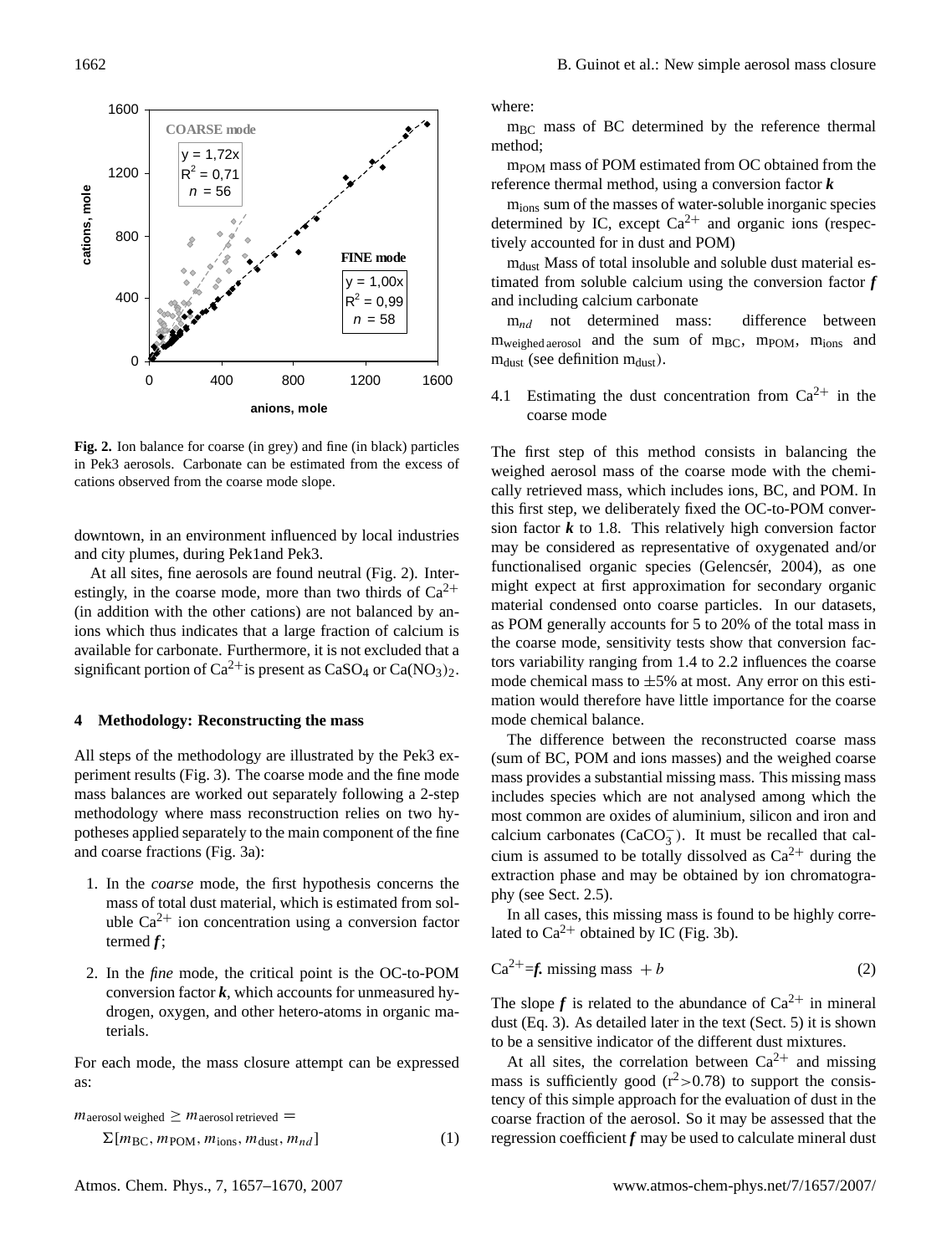

**Fig. 3.** Mass closure for Pek3 experiment (August 2004), all samples. **(a)** Mean chemical composition of the coarse (down) and fine (up) modes. **(b)** Missing mass/Ca<sup>2+</sup> correlation in the coarse mode. **(c)** Mass closure of the coarse mode: Consistency between the actual weighed mass and the reconstructed mass. **(d)** Mass closure of the fine mode after  $k$  adjustment (k=1.65).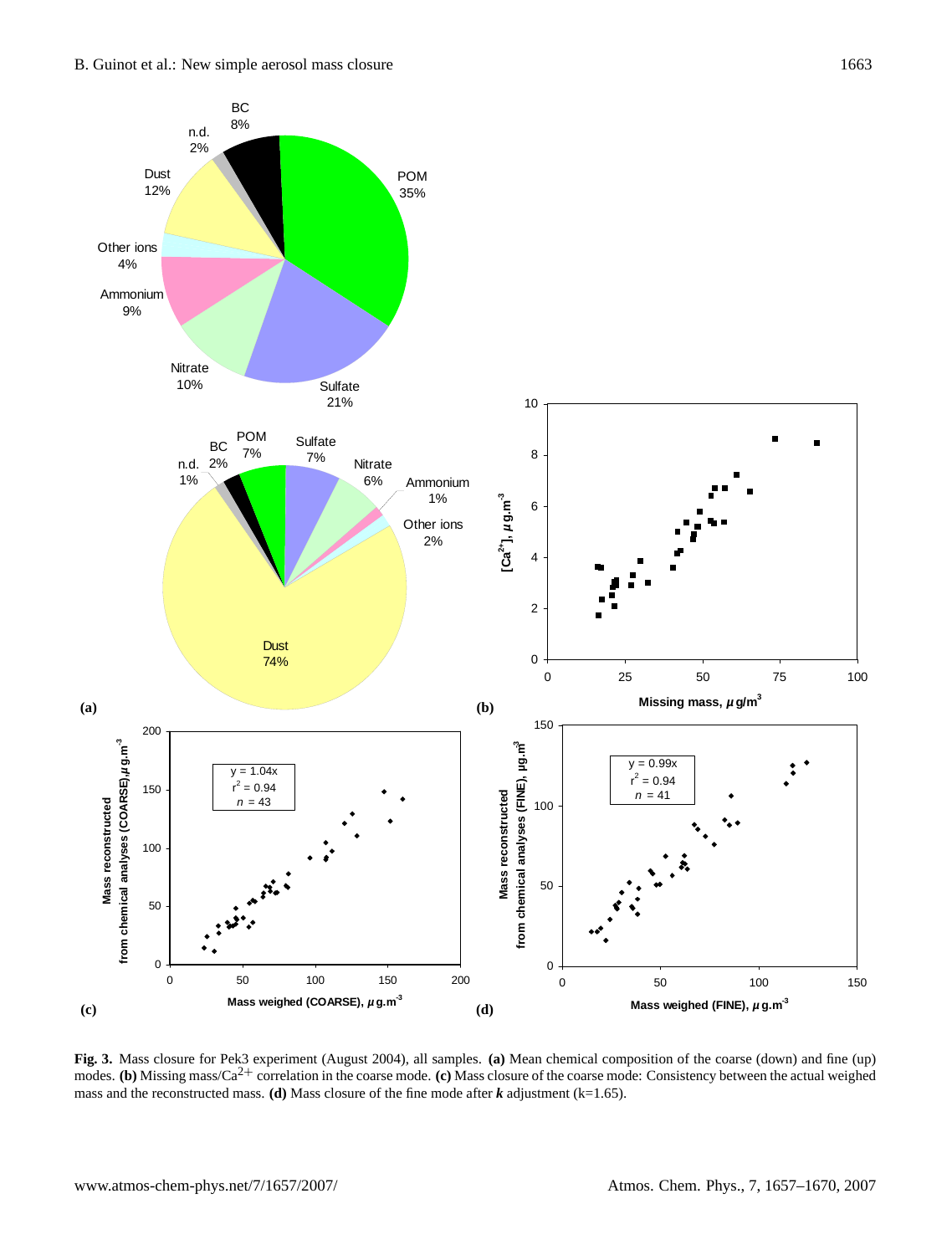amounts (including  $CaCO<sub>3</sub><sup>-</sup>$ ) from soluble  $Ca<sup>2+</sup>$  (obtained by IC) following:

$$
mineral dust = Ca2+/f
$$
 (3)

Using this dust estimate, mass closure of coarse aerosols is achieved with an efficiency ranging between 97% and 107% (Fig. 3c).

The intercept b accounts for  $Ca^{2+}$  which is not associated to insoluble dust, most likely calcium nitrate and sulphate. Conversely, the intercept with the x axis may account for non-calcium containing dust. These two influences may compete, however at our sites of investigation, b was always found positive or almost null underlining the presence of calcium sulfate and/or nitrate in the coarse mode.

Our work relies on its "self-consistency" and additional value would be given by comparison with more traditional approaches using dust elemental data . Dust composition is variable and site-dependent but a satisfactory approximation of dust mass is classically obtained using multi-element data and the following equation (Pettijohn, 1975):

Dust mass = 
$$
2.20[A1] + 2.49[Si] + 1.63[Ca]
$$
  
+ $1.42[Fe] + 1.94[Ti]$ 

We could find such data for Beijing aerosols from works of He et al. (2001) and Sun et al. (2004) providing mass, major ions and BC, OC components AND multi- elemental composition for fine and coarse particles. We thus calculated the Ca2+/dust (*f*) ratios for the Beijing experiments illustrated in these other works. There is a notable agreement between all data sets ( $f$  ratio in the narrow range 0.07–0.12). Moreover, Sun et al. (2004) work which provides data for fine and coarse particles confirms our hypothesis of the same composition for fine and coarse dust particles. These results appear to strongly support our simple method as a valuable and robust alternative to dust multi-elemental analysis for aerosol mineral dust content assessments.

# 4.2 OC-to-POM conversion factor k in the fine mode

Because carbonaceous particles generally account for 50% to 70% of the fine aerosol mass, the OC-to-POM conversion factor,  $k$ , is a crucial parameter in the adjustment of the chemical mass to the gravimetric mass of this fine fraction. *k* is generally taken in the range 1.2–1.6 for urban aerosols (Putaud et al., 2000; Gelencsér, 2004) with higher values (1.6–2.1) for non urban aerosols (Turpin and Lim, 2001).

Up to now, knowledge on the OC chemical structure remains hardly workable to properly estimate the OC-to-POM conversion factor. Excluding aerosol mass spectrometer (AMS)-based experiments which are able to directly provide POM data, at least three types of approaches are found in the literature:

1. The "best-guess" approach is operational and consists in determining  $k$  in order to keep closure exercises as close as possible below 100% (Hueglin et al., 2005, in Switzerland; He et al., 2001, and Sun et al., 2004, for Beijing particles). Noteworthy, 1.4 is often taken as a common arbitrary conversion factor for urban aerosols (Putaud et al., 2004b).

- 2. An interesting consideration consists in looking at the nature of the organic matter. WINSOC (Water insoluble organic carbon) are generally fresh primary particles containing organic compounds largely saturated with only few oxygenated functional groups. For WINSOC, a conversion factor of 1.2 may be relevant, following Zappoli et al. (1999). Turpin and Lim (2001) argued for high conversion factors of  $1.6\pm0.2$  for urban (Los Angeles), and  $2.1 \pm 0.2$  for non urban. In the work on Singapore aerosols by Balasubramanian et al. (2003), a different *k* value is attributed to the two distinct fractions WSOC (Water soluble organic carbon) and WINSOC (Water insoluble organic carbon). Their respective contribution to the OC mass will determine the *k* value for the total OC fraction. In their work, the adopted WSOC to WSOM conversion factor is 1.8 which is justified by the presence of oxygenated and multifunctional groups. The abundance of WINSOC in the total OC fraction explains the total OC  $k$  value of 1.44. As aerosol ageing results in an increase of WSOC abundance, the ageing is also marked by an increase of *k* value.
- 3. At last, several studies consider the origin of particles (distinguishing between fresh and aged aerosols) and determine the OC-to-POM conversion factor by analogy with similar environments previously described in the literature (typically "urban" and "non urban"). Following this approach, "consensus" values claimed for aerosols in Europe and in the U.S. has become as high as 1.7±0.3 (Putaud et al., 2000; Rees et al., 2004; Kiss et al., 2002).

Some crossing views emerge from the two latter approaches relative to the origin and the age of the particles which are determinant for both the importance WSOC component in the organic aerosols and the *k* factor value. One may expect *k* to increase under the influence of aged aerosols at remote locations, or secondary organics at source sites.

The second step of the present method provides *k* estimates for the aerosol fine mode using the following arguments. Dust is a minor fraction, in the range 0 to 15% in mass for our dataset. We hypothesize that in both size fractions (fine and coarse modes) dust particles display a similar average composition, which is suggested by previous dust characterizations achieved in Beijing (Cao et al., 2002; Sun et al., 2004). So we calculated dust concentration from fine  $Ca^{2+}$  using the same *f* coefficient (within the uncertainty range, see Sect. 4.3) determined for the coarse mode. Ions and black carbon masses are obtained straight from analyses of the fine fraction. Finally,  $k$  is modulated in order to obtain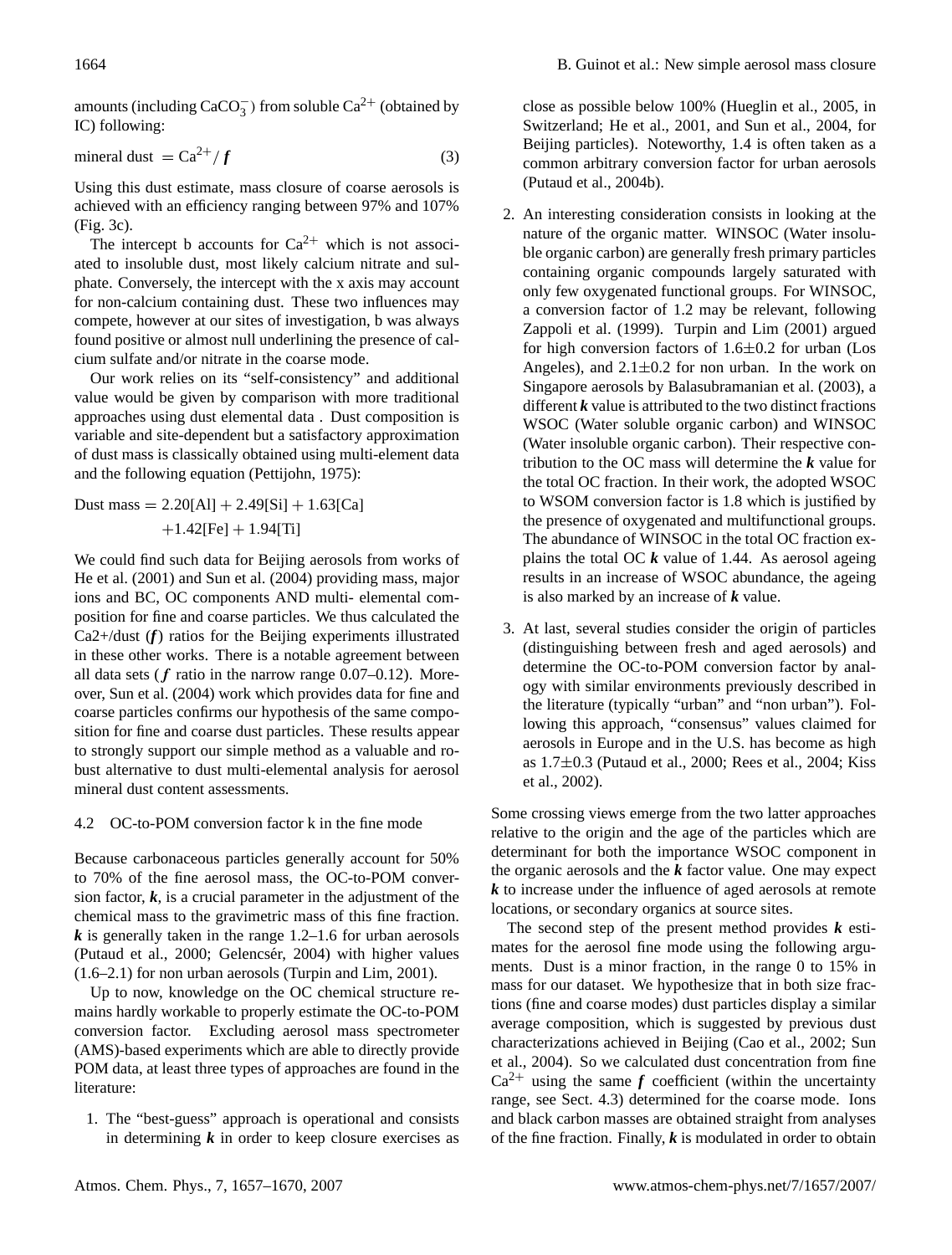a reconstructed mass as close as possible below the weighed mass (Fig. 3d) and a value of 1.65 is obtained.

4.3 From sampling to data processing

This chapter presents the different uncertainties, assumptions and processing features associated to our protocol.

4.3.1 Uncertainties

Sampling brings the most important uncertainty because for a given sample, at least three parallel lines are needed. Various inter-comparison of parallel sampling for carbon or ions show that this split into different lines may bring uncertainty up to 10% of individual concentrations. Uncertainties from analyses are brought by the gravimetric measurements and the carbon measurements as both may influence the aerosol mass from 1% to 2%. IC analysis uncertainties are found to be one order of magnitude lower. On average, mass concentration uncertainty would reach 4% affecting the *f* estimates up to 30% in the coarse mode (i.e.  $\Delta f = \pm 0.02$ ), and the *k* estimates of 40% in the fine mode (i.e.  $\Delta k = \pm 0.6$ ). Results appear however much more consistent than would suggest this addition of uncertainties for a single sample, which might be due to our procedure relying on an important set of aerosol data for the calculation of the two parameters.As underlined in Sect. 2.4, the BC/OC split may itself be responsible for an important uncertainty on *k* values which are assessed to be method dependent.

Finally, the small discrepancy remaining between the reconstructed mass and the actual weighed mass may be partly explained by the amount of species not estimated in dust (b intercept in Eq. 2). This fraction is referred to as  $n.d.$  (not determined) in our datasets (see Eq. 1).

#### 4.3.2 Data processing

Regression data (slopes and intercepts) are obtained from 70% or more of the available samples, which leads to correlation coefficients  $(r^2)$  mostly better than 0.80. Mass closure regression slopes are forced to zero. Correlation coefficients  $(r<sup>2</sup>)$  are even better if the sampling time period is focussed on a characteristic condition, as achieved during Beijing experiments particularly, distinguishing between up to four different periods per 24 h.

We compared our regression data (slope and intercept) to results estimated from an ordinary least squares regression, and obtained a consistency higher than 95% for both the fine and coarse modes.

#### **5 Interpretation and limitation**

#### 5.1 Dust origin and reactions of neutralization

In our protocol  $f$  might be addressed as a proxy of mineral dust origin and its variations interpreted as source signature. Interactions with other species however may influence this value. Interestingly, in a given region, *f* exhibits seasonal, temporal and spatial variability. We attempt in this part to assess this approach consistency and its limitations by applying it primarily to our Beijing and Europe data sets. Additional value given by the intercepts is also discussed.

For the Beijing experiment, at each site, *f* values reflect competing influences between long-range transported dust and more local dust produced by re-suspension. Indeed, each of these two types of dust presents different calcium contents. Long-range transport minerals are likely to be desert dust and to contain important amounts of quartz and feldspar, whereas local dust produced by abrasion processes due to local mechanical stress (wind, traffic, construction) are characterised by calcium-rich minerals like calcite and dolomite (Shi et al., 2003; Kuang et al., 2004). Thus in the Beijing region where dust particles have a mixed origin, an increased influence of desert dust will mark the *f* coefficient towards smaller values whereas important local dust inputs will shift *f* towards higher values. Table 3a shows quite similar *f* values for Beijing South and Beijing North sites. This feature could point to a regional dust pattern, driven by long-range transport. Both sites display a similar seasonal change (respectively 0.062 and 0.055 in winter, and 0.069 and 0.068 in summer) which could be related to a change of dust source region (Zhang et al., 2003; Washington et al., 2003). Whereas in Beijing Centre, *f* values are always higher indicating a very active production of local dust probably by traffic and construction works. Dust  $f$  values for Beijing Centre are markedly higher in summer (Pek3,  $f=0.091$ ), than in winter (Pek1,  $f=0.072$ ) which again may be due to the predominance of local dust in summer. In this respect, the remarkably high values obtained for Pek2 (Pek2,  $f=0.125$ ), are easily explained by the importance of construction works carried out in the vicinity of the sampling site during the experiment. Additionally, our *f* results also suggest lower resuspension at night which might be in relation with a decrease of local activities.

Y axis intercept values confirm the similarity of the periurban Beijing South and Beijing North station dust. Interestingly in Beijing center, a higher sampling frequency allows to point to a significant formation of calcium nitrate and sulfate in the coarse mode during the day especially in the afternoon when photochemical reactions are very active.

The Europe dataset appears consistent too, despite a different sampling procedure regarding frequency (continuous bimonthly sampling) and experiment time-period (12 months). Dust *f* values are found higher at Paris Centre than at the peri-urban site of Gonesse (0.150 and 0.072, respectively).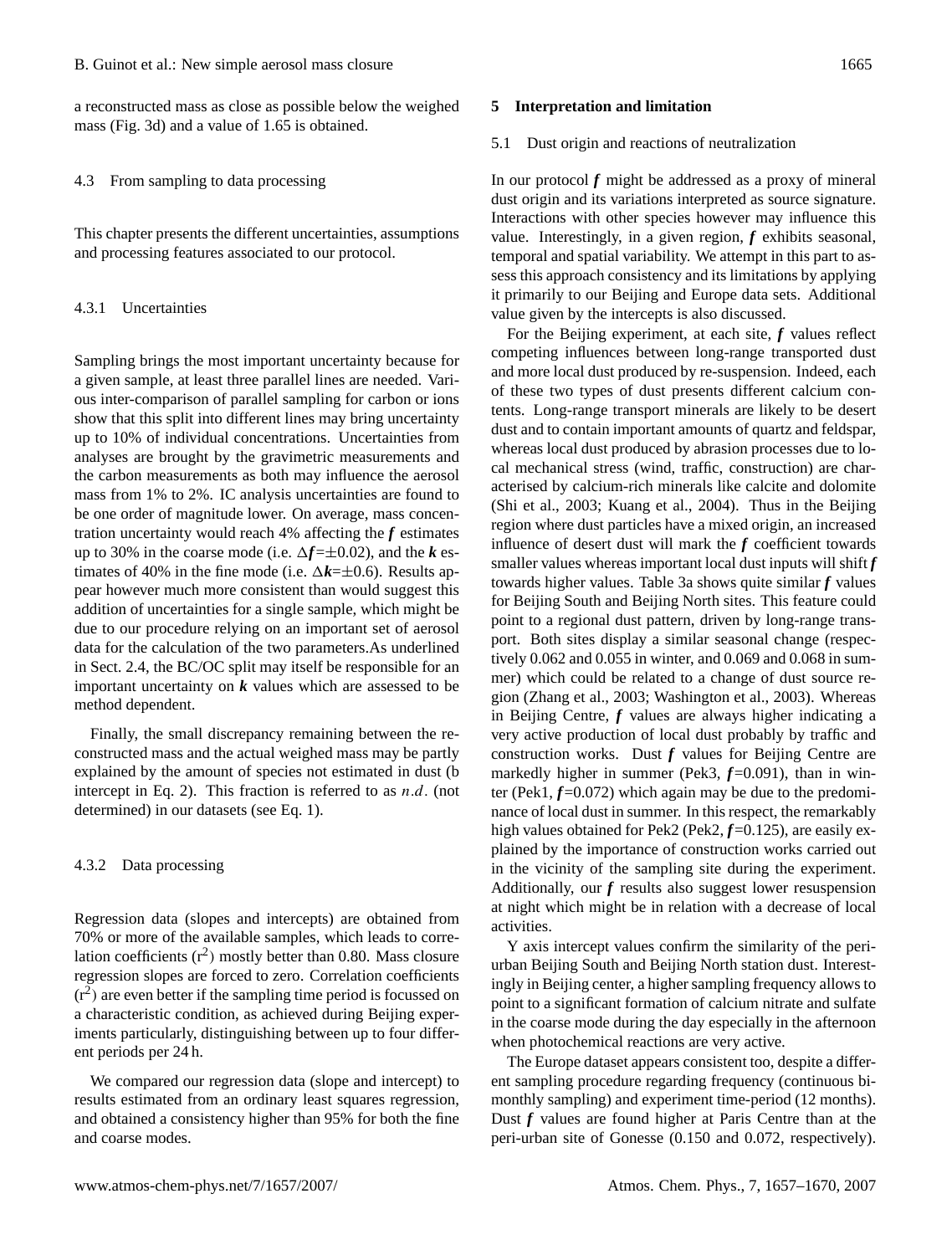|                    | $\boldsymbol{f}$ | Intercept b | $r^2$ | $\boldsymbol{n}$ | % Closure | $r^2$ | $\boldsymbol{n}$ |
|--------------------|------------------|-------------|-------|------------------|-----------|-------|------------------|
| Europe             |                  |             |       |                  |           |       |                  |
| <b>PARIS</b>       | 0.150            | $+0.39$     | 0.67  | 20               | 99.7      | 0.78  | 20               |
| <b>GONESSE</b>     | 0.072            | $+0.19$     | 0.90  | 26               | 99.3      | 0.77  | 26               |
| <b>REALTOR</b>     | 0.201            | $+0.84$     | 0.54  | 34               | 97.0      | 0.72  | 40               |
| <b>FLORENCE</b>    | 0.120            | $+0.33$     | 0.56  | 44               | 99.6      | 0.73  | 46               |
| Beijing            |                  |             |       |                  |           |       |                  |
| <b>WINTER 2003</b> |                  |             |       |                  |           |       |                  |
| Pek1 Day           | 0.082            | $+0.43$     | 0.88  | 15               | 99.8      | 0.95  | 20               |
| Pek1 Night         | 0.062            | $+0.63$     | 0.94  | 14               | 97.9      | 0.96  | 20               |
| Pek1 North         | 0.055            | $+1.07$     | 0.90  | 29               | 97.5      | 0.90  | 29               |
| Pek1 South         | 0.062            | $+1.07$     | 0.78  | 27               | 98.9      | 0.85  | 28               |
| <b>SUMMER 2003</b> |                  |             |       |                  |           |       |                  |
| Pek2 08:00-12:00 h | 0.165            | $+0.99$     | 0.79  | 15               | 99.6      | 0.66  | 15               |
| Pek2 12:00-16:00h  | 0.159            | $+0.99$     | 0.91  | 13               | 99.9      | 0.94  | 13               |
| Pek2 16:00-20:00 h | 0.160            | $+1.79$     | 0.92  | 14               | 99.7      | 0.86  | 14               |
| Pek2 20:00-08:00 h | 0.090            | $+0.23$     | 0.94  | 16               | 98.8      | 0.64  | 16               |
| SUMMER 2004        |                  |             |       |                  |           |       |                  |
| Pek3 07:00-12:00 h | 0.085            | $+0.77$     | 0.94  | 13               | 106.7     | 0.94  | 14               |
| Pek3 12:00-22:00 h | 0.095            | $+0.90$     | 0.98  | 12               | 102.5     | 0.93  | 18               |
| Pek3 22:00-07:00 h | 0.099            | $+0.42$     | 0.92  | 10               | 103.5     | 0.96  | 11               |
| Pek3 North         | 0.068            | $+0.011$    | 0.86  | 27               | 98.9      | 0.93  | 24               |
| Pek3 South         | 0.069            | $+0.007$    | 0.79  | 12               | 99.4      | 0.88  | 12               |

**Table 3a.** Results from  $Ca^{2+}$  to the missing mass regressions obtained from the different field campaigns: slope  $f$  and intercept b. Coarse mode mass closure efficiency using *f*.

*k* coarse are fixed at 1.8

It may be recalled that Paris Centre site is situated at the top of a church where renovation works on calcareous stones are regularly undergone which may influence the dust fraction. Same situation may be quoted for Realtor which is situated close to the calcareous region of Rhone river-delta. *f* is also influenced by gas-to-particle interactions as  $CaCO<sub>3</sub>$  is sensitive to acidic species which may create a loss of insoluble material through the formation of condensed calcium salts and subsequent volatilisation of  $CO<sub>2</sub>$ . This capture of gaseous acids by dust is clearly evidenced on cascade impactor data showing associations of Ca<sup>2+</sup>, NO<sub>3</sub><sup>-</sup>, and SO<sub>4</sub><sup>-</sup> in the coarse mode (Cachier et al., 2005). Therefore, these neutralisation processes are likely to increase the *f* values and deciphering the respective roles of sources and processes in the *f* values appears difficult. As sulphate and nitric acid formations are sensitive to photochemistry, they are more abundant in summer than in winter, and during daytime than at night time, which could also explain the temporal trends of sulphate and nitrates (as observed in Table 3a) considering that a significant portion may attach to dust particles. The photochemical formation of secondary sulfate and nitrate and their attachment to the very active calcium-rich dust at Realtor may also explain the high intercept b at this site.

### 5.2 OC-to-POM conversion factor k

In organic aerosols,  $k$  reflects the presence of functionalities and is thus very sensitive to the presence of secondary organic particles. Therefore *k* displays a significant increase with ageing from urban to receptor sites. It is also expected to be higher during time periods when photochemical processes are effective and to display diurnal and seasonal trends at a given site. These general considerations apply in simple situations with a predominant single source, which is the case of urban areas in developed countries where traffic is the overwhelming source.

At our European sites, results obtained are in accordance with these expectations. As shown in Table 3, *k* 12-month averages show an expectable value of 1.4 in Paris and 1.5 in Florence, while the peri-urban sites, Gonesse and Realtor, exhibit a higher  $k$  value (1.6). The small difference between the urban Paris and Florence sites might be explained by the influence of 2-strokes engines and biomass burning in the Florence traffic fleet (Cachier et al., 2004).

In Beijing region however, the pattern looks different. *k* values appear high (1.6–1.7) and do not exhibit conclusive trends. This feature is here attributed to changes in the source mix. Among the four major sources prevailing over the year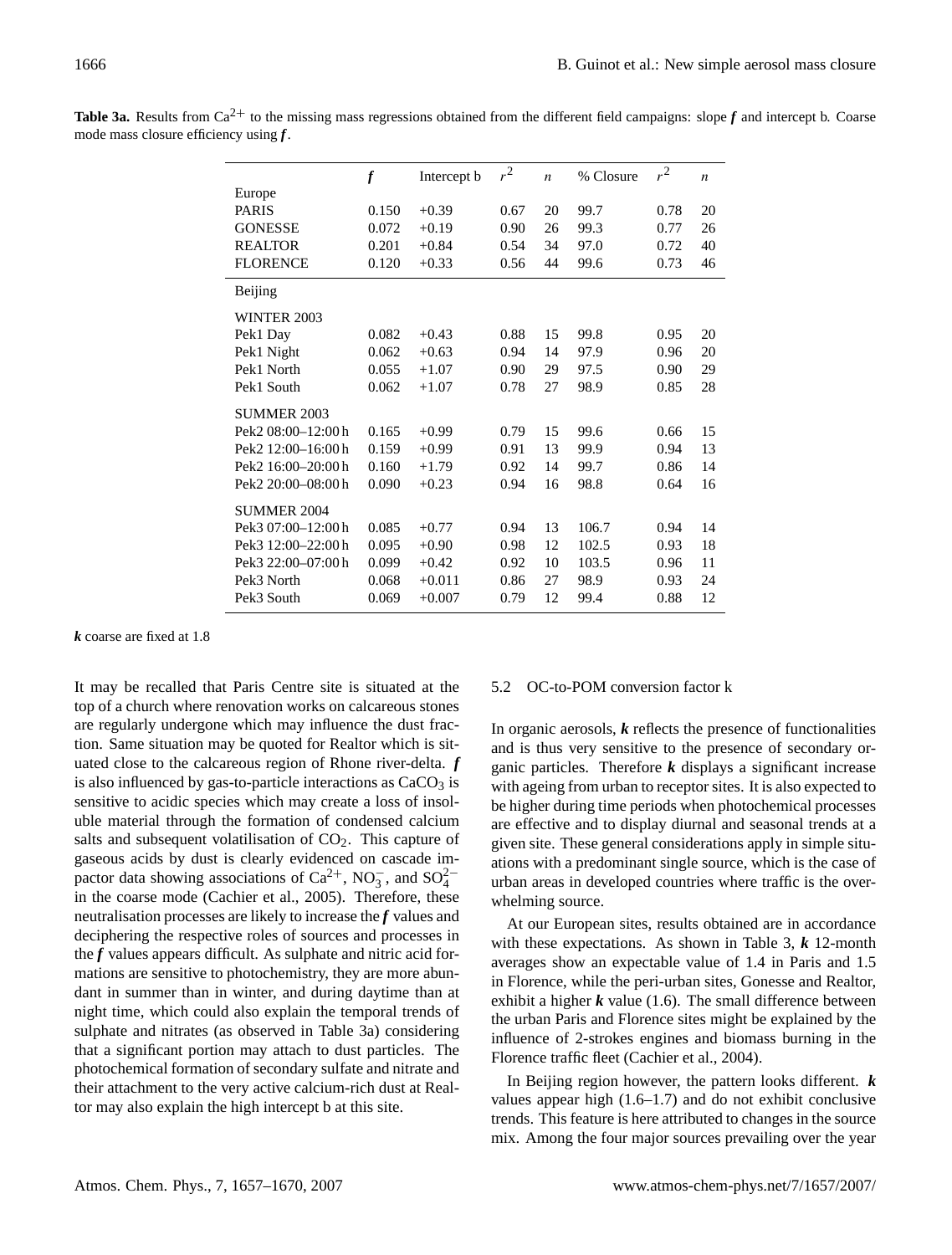**Table 3b.** *k* results estimated from the different field experiments.

|                                | k    | % Closure | $r^2$ | $\boldsymbol{n}$ |
|--------------------------------|------|-----------|-------|------------------|
| Europe                         |      |           |       |                  |
| <b>PARIS</b>                   | 1.40 | 99.1      | 0.89  | 25               |
| <b>GONESSE</b>                 | 1.60 | 98.7      | 0.86  | 30               |
| <b>REALTOR</b>                 | 1.60 | 98.2      | 0.85  | 38               |
| <b>FLORENCE</b>                | 1.50 | 97.9      | 0.85  | 41               |
| Beijing                        |      |           |       |                  |
| <b>WINTER 2003</b>             |      |           |       |                  |
| Pek1 Day                       | 1.70 | 99.4      | 0.96  | 20               |
| Pek1 Night                     | 1.55 | 99.6      | 0.85  | 19               |
| Pek1 North                     | 1.60 | 99.4      | 0.84  | 29               |
| Pek1 South                     | 1.85 | 99.2      | 0.90  | 28               |
| SUMMER 2003                    |      |           |       |                  |
| Pek2 08:00-12:00 h             | 1.75 | 99.0      | 0.96  | 18               |
| Pek2 12:00-16:00 h             | 1.55 | 99.9      | 0.95  | 17               |
| Pek2 16:00-20:00 h             | 1.60 | 98.6      | 0.90  | 18               |
| Pek <sub>2</sub> 20:00-08:00 h | 1.55 | 99.8      | 0.67  | 20               |
| <b>SUMMER 2004</b>             |      |           |       |                  |
| Pek3 07:00-12:00 h             | 1.65 | 99.9      | 0.98  | 14               |
| Pek3 12:00-22:00 h             | 1.70 | 99.3      | 0.99  | 17               |
| Pek3 22:00-07:00 h             | 1.50 | 99.0      | 0.87  | 12               |
| Pek3 North                     | 1.55 | 99.8      | 0.92  | 27               |
| Pek3 South                     | 1.70 | 99.7      | 0.92  | 16               |

#### *f* fine=*f* coarse

in Beijing: industries, traffic, coal combustion, and biomass burning, some of them display a pronounced seasonality. In winter, during the heating season, the major source is coal combustion either in industrial settings or for domestic purposes. Coal combustion emissions are expected to contain large amounts of organic aerosols. In winter, coal is certainly the main contributor to the particulate OC fraction of the aerosol and the observed high *k* values may subsequently characterize the coal combustion source. In summer, coal consumption lowers, and photochemistry and biomass burning (Duan et al., 2004) progressively take over, which maintains high *k* values. Of interest, while not investigated here, are the effects of meteorological parameters, and precipitations particularly, which are likely to significantly lower *k* values by subtracting highly functionalized WSOC.

Noteworthy is that the *k* dataset points to different conditions at night especially during the last experiment (Pek3) where sampling was matching closely the different sources. From other measurements and tracers such as the BC/CO (black carbon to carbon monoxide) ratio (Guinot, 2006) it has been hypothesized that a significant additional combustion source was prevailing at night in centre Beijing which is also reflected in the lower calculated  $k$  value (1.5). Finally whatever the season, the Beijing South station exhibits remarkably high *k* values (1.85) whereas the Beijing North



**Fig. 4.** Size distribution in Marseilles (2 July 2005). **(a)** Mass size distribution of BC, POM, sulphate, nitrate, ammonium, calcium. The association between  $Ca^{2+}$  and  $NO_3^-$  is particularly clear in the coarse mode. **(b)** Consistency between the actual weighed mass and the reconstructed mass over the whole distribution.

station  $k$  values remain similar to those obtained in Beijing downtown. This could classify the south site as a "receptor" site with aged aerosols and indicate that general transport is maintained southwards all year long in spite of different local wind conditions (northerlies in winter, breezing southwest to west winds in summer). The influence of an additional local combustion source however may not be excluded, but up to now remains unidentified.

## 5.3 Mass closure attempts from cascade impactor data

 We tried to apply the methodology detailed in this pa- the stages of DEKATI cascade impactors. Tests were perper to the different aerosol mass-size fractions collected on formed on four impactors sampled in Beijing, Paris and Marseilles. The complete chemical characterization could be performed for the thirteen stages which theoretically allows to attempt the chemical closure. The mass distribution generally presents two main modes. In Fig. 4 data are detailed for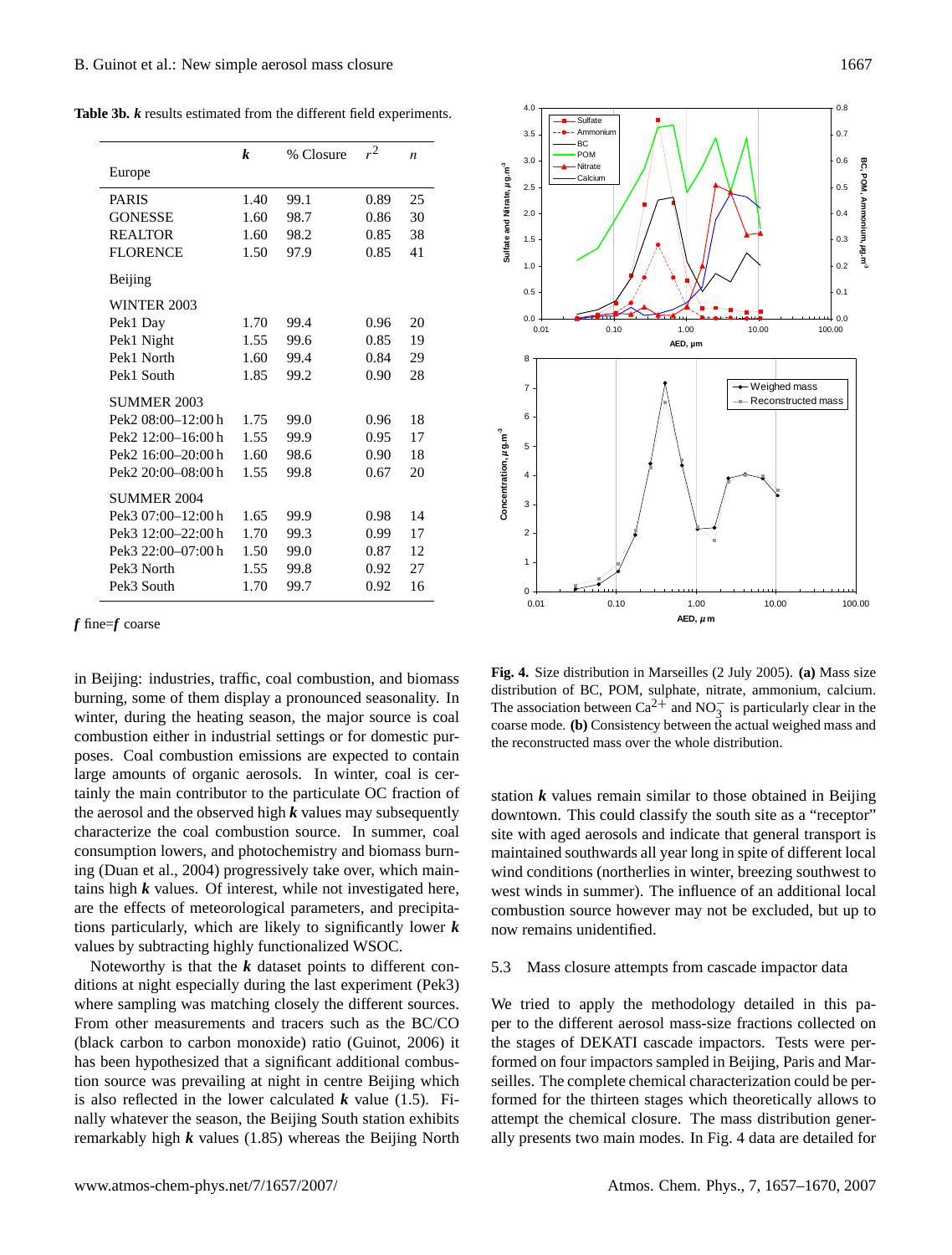|                    | Paris       |       | Marseilles  |       | Beijing Pek1 |       | Beijing Pek2 |       |
|--------------------|-------------|-------|-------------|-------|--------------|-------|--------------|-------|
| Date               | 20 Jan 2005 |       | 2 July 2005 |       | 16 Jan 2003  |       | 11 Sep 2003  |       |
|                    | daytime     |       | daytime     |       | daytime      |       | daytime      |       |
| Dekati stage       | 10th        | 5th   | 10th        | 4th   | 11th         | 5th   | 10th         | 5th   |
| $AED(\mu m)$       | 2.580       | 0.267 | 2.604       | 0.176 | 3.189        | 0.330 | 2.580        | 0.267 |
| Weighed mass       | 16.13       | 7.81  | 3.89        | 1.94  | 29.10        | 20.69 | 18.19        | 13.51 |
| Reconstructed mass | 15.96       | 7.72  | 3.77        | 1.99  | 29.61        | 20.31 | 18.13        | 13.33 |
| k                  | 1.80        | 1.40  | 1.80        | 1.40  | 1.80         | 1.70  | 1.80         | 1.70  |
| $\boldsymbol{f}$   | 0.08        | 0.08  | 0.18        | 0.18  | 0.075        | 0.075 | 0.15         | 0.15  |
| <b>OC</b>          | 0.66        | 2.78  | 0.38        | 0.31  | 3.66         | 3.68  | 1.32         | 2.15  |
| BС                 | 0.18        | 0.90  | 0.17        | 0.15  | 1.71         | 2.02  | 1.05         | 1.31  |
| <b>POM</b>         | 1.19        | 3.89  | 0.69        | 0.44  | 6.60         | 6.25  | 2.38         | 3.66  |
| $SO_4^2$           | 1.29        | 0.76  | 0.18        | 0.81  | 0.96         | 4.54  | 0.55         | 5.50  |
| NO <sub>2</sub>    | 1.61        | 0.31  | 0.51        | 0.02  | 0.76         | 2.21  | 1.96         | 0.53  |
| $NH4+$             | 0.19        | 0.29  | 0.01        | 0.30  | 0.18         | 2.86  | 0.02         | 1.83  |
| $Cl^-$             | 4.34        | 0.08  | 0.02        | 0.01  | 0.28         | 0.56  | 0.08         | 0.04  |
| $Na+$              | 2.11        | 0.07  | 0.09        | 0.01  | 0.12         | 0.25  | 0.17         | 0.01  |
| $K^+$              | 0.05        | 0.05  | 0.00        | 0.01  | 0.07         | 0.55  | 0.16         | 0.30  |
| $Ca^{2+}$          | 0.38        | 0.11  | 0.37        | 0.04  | 1.31         | 0.08  | 1.74         | 0.02  |
| Dust               | 4.73        | 1.34  | 2.07        | 0.23  | 17.47        | 1.05  | 11.61        | 0.13  |
| Other ions         | 0.28        | 0.01  | 0.03        | 0.01  | 0.13         | 0.08  | 0.15         | 0.01  |

**Table 4.** Concentrations and mass closure achieved on selected stages from DEKATI cascade impactors sampled in Paris, Marseilles, and Beijing (Pek1 and Pek2).

the Marseilles sample and it may be seen that both the reconstructed mass and the actual mass display the same profiles.

It appears from our experience that the distribution modes may overlap so we preferentially worked out the chemical mass closure at stages where a given mode (accumulation or super-micron modes) is overwhelming. The selection of representative stages appeared to be highly critical to properly estimate the conversion factors  $k$  and  $f$  from the mass closure of a given mode. The accumulation mode is well represented by the 4th or 5th stage (50% efficiency cut-off: 170 and 270 nm, respectively), and the coarse mode by the 10th or 11th stage (50% efficiency cut-off: 2.5 and 3.2  $\mu$ m).

Although calculated here from single samples, *k* and *f* coefficient values for the two modes are very similar to those obtained from the corresponding fine/coarse aerosol data set (Table 4). This good agreement suggests that our methodology may consistently apply to aerosols sampled by different protocols.

# **6 Conclusion**

This new methodology for aerosol chemical closure gets rid of heavy sampling and analysing means, as it relies on a limited number of allocated sampling lines, and the characterisation of the carbonaceous components and the ion fractions only. As fine and coarse particles are dominated by strikingly different sources, the operational segregation between fine and coarse particles allows to formulate hypotheses separately for these two different modes (with little incidence on the final result) and to retrieve the two parameters which are necessary for the mass closure. In the coarse fraction, which is dominated by dust, the OC-to-POM conversion factor *k* is fixed arbitrarily supposing OC mainly of secondary origin  $(k=1.8)$  and the dust abundance is retrieved by calculating  $f$ , the Ca  $2+$ /missing mass correlation coefficient. Our results were shown to compare satisfactorily with Ca  $2^+$ /dust obtained in the literature from multi-elemental analyses. Conversely, on the fine fraction, as the aim is to obtain the actual conversion factor  $k$ , the dust conversion parameter  $f$  is fixed assuming that dust particles have the same origin as the coarse particles. It must be recalled however that  $k$  values may be significantly biased according to the OC/BC separation method, and by the lack of carbonate removal.

In the contrasted environments where we applied this methodology, in Paris and in Beijing regions mainly, correlations leading to the  $f$  and  $k$  coefficients were found very satisfactory and the aerosol mass closure could be attained for each individual sample whatever the sampling durations and frequencies.

Through the calcium-to-dust relationship (*f* coefficient), our methodology provides simple but reliable tools to access to some geochemical perspectives and dust may be clearly distinguished as of local versus long-range transport origin. Although of possible competing influence, evidence is also given for gas- particle interactions in the coarse mode, according to the abundance of secondary acidic species (nitrates, sulphates) in the atmosphere. This dust neutralisation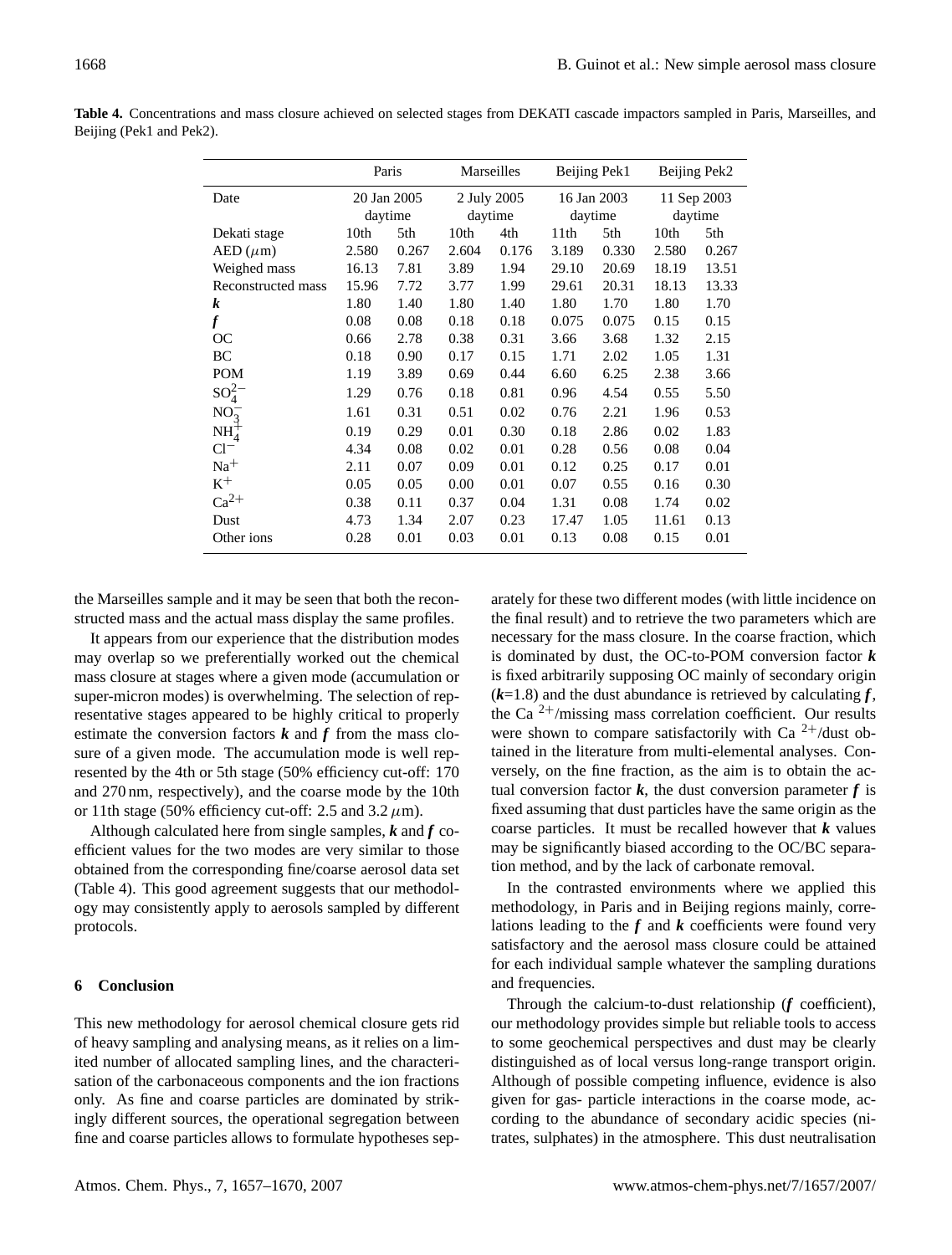calls for a better understanding of the anthropogenic influence on dust particles.

In addition, this methodology allows an original approach and provides useful arguments for the debate on actual *k* values. As expected *k* appears to be a relevant proxy for particle origin and ageing and varies in the 1.4–1.8 range in the case of European aerosols dominated by traffic. But in multisources urban situations, *k* reflects the dominant source and may notably differ to what was previously assumed. This is illustrated by the Beijing case, where fresh aerosols produced by coal combustion could have a *k* value as high as 1.7. This unexpected value suggests that at this location carbonaceous particles could be still more important than assumed previously (as k adopted values are generally of the order of 1.4) In complex environments such as those encountered in megacities, we may recommend a careful analysis of sources for the choice of an adequate *k* value.

*Acknowledgements.* This work relies on data gathered during numerous field experiments. We are indebted to J. Sciare and to other colleagues at LSCE for their participation in the analytical work performed and to BMEMC (Y. Tong and colleagues in Beijing) for help in the experiments.

We gratefully acknowledge support from CEA and CNRS and funding agencies for the following projects:

- **–** The European Commission for CARAMEL (EVK4-CT-2000- 00029) and SELF CLEANING GLASS (NMP3-CT-2003- 505952)
- **–** French Agencies (CNRS-INSU, ADEME, Ministry of Research) for ESCOMPTE
- **–** The Ile-de-France Region and the Beijing Municipality for the Beijing Aerosol Experiment
- **–** AIRPARIF for experiments at Gonesse

H. Cachier is funded by the University of Paris 7.

Edited by: W. T. Sturges

### **References**

- Andrews, E., Saxena, P., Musarra, S., Hildemann, L. M., Koutrakis, P., McMurry, P. H., Olmez, I., and White, W. H.: Concentration and composition of atmospheric aerosols from the 1995 SEAVS experiment and a review of the closure between chemical and gravimetric measurements, J. Air Waste Manage. Assoc., 50(5), 648–664, 2000.
- Balasubramanian, R., Qian, W. B., Decesari, S., Facchini, M. C., and Fuzzi, S.: Comprehensive characterization of PM2.5 aerosols in Singapore, J. Geophys. Res.-Atmos., 108(D16), 4523, doi:10.1029/2002JD002517, 2003.
- Berner, A., Galambos, Z., Ctyroky, P., Fruhauf, P., Hitzenberger, R., Gomiscek, B., Hauck, H., Preining, O., and Puxbaum, H.: On the correlation of atmospheric aerosol components of mass size distributions in the larger region of a central European city, Atmos. Environ., 38(24), 3959–3970, 2004.
- Birch, M. E. and Cary, R. A.: Elemental carbon-based method for monitoring occupational exposures to particulate diesel exhaust, Aerosol Sci. Technol., 25(3), 221–241, 1996.
- Bowen, H. J. M.: Trace Elements in Biogeochemistry, Academic, San Diego, California, 1966.
- Cachier, H., Brémond, M. P., and Buat-Ménard, P.: Determination of atmospheric soot carbon with a simple thermal method, Tellus Series B-Chemical and Physical Meteorology, 41(B), 379–390, 1989.
- Cachier, H., Sarda, R., Oikonomou, K., Sciare, J., Bonazza, A., Sabbioni, C., Greco, M., Reyes, J., Hermosin, B., and Saiz-Jimenez, C.: Aerosol characterization and sources in different European urban atmospheres: Paris, Seville, Florence and Milan, in: Air Pollution and Cultural Heritage, edited by: Saiz-Jimenez, C., Balkema, 3–14, 2004.
- Cachier, H., Aulagnier, F., Sarda, R., Gautier, F., Masclet, P., Besombes, J. L., Marchand, N., Despiau, S., Croci, D., Mallet, M., Laj, P., Marinoni, A., Deveau, P. A., Roger, J. C., Putaud, J. P., Van Dingenen, R., Dell'Acqua, A., Viidanoja, J., Santos, S. M. D., Liousse, C., Cousin, F., Rosset, R., Gardrat, E., and Galy-Lacaux, C.: Aerosol studies during the ESCOMPTE experiment: an overview, Atmos. Res., 74(1–4), 547–563, 2005.
- Cao, L., Tian, W. Z., Ni, B. F., Zhang, Y. M., and Wang, P. S.: Preliminary study of airborne particulate matter in a Beijing sampling station by instrumental neutron activation analysis, Atmos. Environ., 36(12), 1951–1956, 2002.
- Chow, J. C., Watson, J. G., Pritchett, L.C., Pierson, W. R., Frazier, C. A., and Purcell, R. G.: The DRI thermal/optical reflectance carbon analysis system: description, evaluation, and applications in U.S. air quality studies, Atmos. Environ., 27(A), 1185–1202, 1993.
- Covert, D. S., Kapustin, V. M., Quinn, P. K., and Bates, T. S.: New particle formation in the marine boundary layer, J. Geophys. Res.-Atmos., 97, 20 581–20 589, 1992.
- Cros, B., Durand, P., Cachier, H., Drobinski, P., Frejafon, E., Kottmeier, C., Perros, P. E., Peuch, V. H., Ponche, J. L., Robin, D., Said, F., Toupance, G., and Wortham, H.: The ESCOMPTE program: an overview, Atmos. Res., 69(3–4), 241–279, 2004.
- Donaldson, K., Stone, V., Clouter, A., Renwick, L., and Mac-Nee, W.: Ultrafine Particles, Occupational and Environmental Medecine, 58, 211–216, 2001.
- Duan, F. K., Liu, X. D., Yu, T., and Cachier, H.: Identification and estimate of biomass burning contribution to the urban aerosol organic carbon concentrations in Beijing, Atmos. Environ., 38(9), 1275–1282, 2004.
- Gelencsér, A.: Carbonaceous Aerosol, Atmospheric and Oceanographic Sciences Library, 30, Springer (The Netherlands), 350 pp, 2004.
- Guinot, B.: Etude physico-chimique de l'aérosol anthropique et de ses évolutions à Pékin, PhD Thesis (English and French), University Paris 7, 160 pp, 2006.
- He, K. B., Yang, F. M., Ma, Y. L., Zhang, Q., Yao, X. H., Chan, C. K., Cadle, S., Chan, T., and Mulawa, P.: The characteristics of PM2.5 in Beijing, China, Atmos. Environ., 35(29), 4959–4970, 2001.
- Hoppel, W. A. and Frick, G. M.: Submicron aerosol size distributions measured over the tropical and south Pacific, Atmos. Environ., 24(A), 645–659, 1990.
- Hueglin, C., Gehrig, R., Baltensperger, U., Gysel, M., Monn, C.,